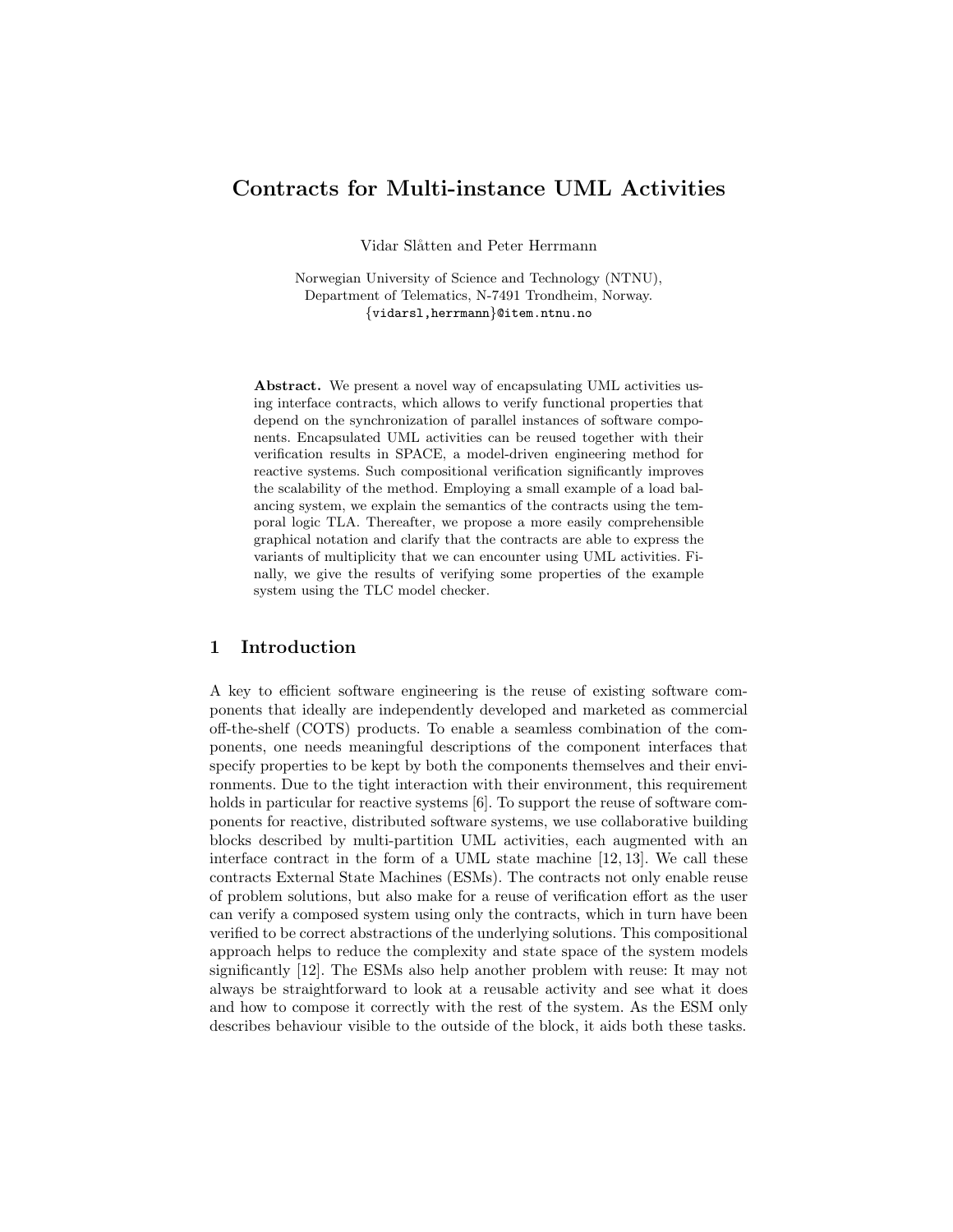ESMs constitute what Beugnard et al. [2] call synchronization contracts, meaning that they can specify the effect of interleaving operations on a component, not just sequential operations. However, up until now we have been limited to collaborations in which only one instance of each type participates, as the contracts could not support collaborations featuring multiple component instances of the same type. If, for instance, a client request may be routed to one of several servers, we could not express an interface behaviour that permits server S to receive the request only if none of the other servers have received it. In systems that employ load balancing or fault-tolerance mechanisms, however, to specify and guarantee this kind of behaviour is crucial. Thus, compared with the ESMs, we need additional concepts and notation for behavioural interfaces.

Any extension of ESMs should ideally keep a key characteristic of SPACE [14]: The underlying formalism is hidden to the user. According to Rushby [21], this is a key quality of practical development methods. SPACE relies on automatic model checking to verify system models. To mitigate the problem of state-space explosion, we limit our scope to verifying properties dependent only on the control flow of the system designs. While we could very well include data in the model, the model checker would not be able to verify properties dependent on data for realistic systems, as the state space would grow exponentially with every data element we include. Nevertheless, as pointed out in [13, 14], also the model checking of just control flows is of great practical help, for single-instance activities.

The ESMs are basically Finite State Machines (FSMs) with special annotations of their transitions. To model multiple entities in a suitable way, we use Extended Finite State Machines (EFSMs) [3] instead, which allow to refer to the indexes of instances in the form of auxiliary variables. The semantics of these Extended ESMs (EESMs) is formalized using the Temporal Logic of Actions, TLA [15]. To relieve the software engineer from too much formalism, we further present a more compact graphical notation in the form of UML state machines where statements closer to programming languages are used to describe variable operations.

The next section discusses related work on component contracts, particularly work using UML. Our load balancing example system is presented in Sect. 3. In Sect. 4, we formalize the EESM semantics for many-to-many activities in TLA, and present the graphical notation. We give EESMs for the other types of activities, one-to-one and one-to-many, in Sect. 5. Some results, in particular about the effects on model checking, as well as future work is discussed in Sect. 6, where we also conclude.

## 2 Related Work

There are several other works that define a formal semantics for UML activities [4, 5, 23], but neither of them include contracts for use in hierarchical activities. Eshuis [4] explicitly argues to leave this concept out, as any hierarchical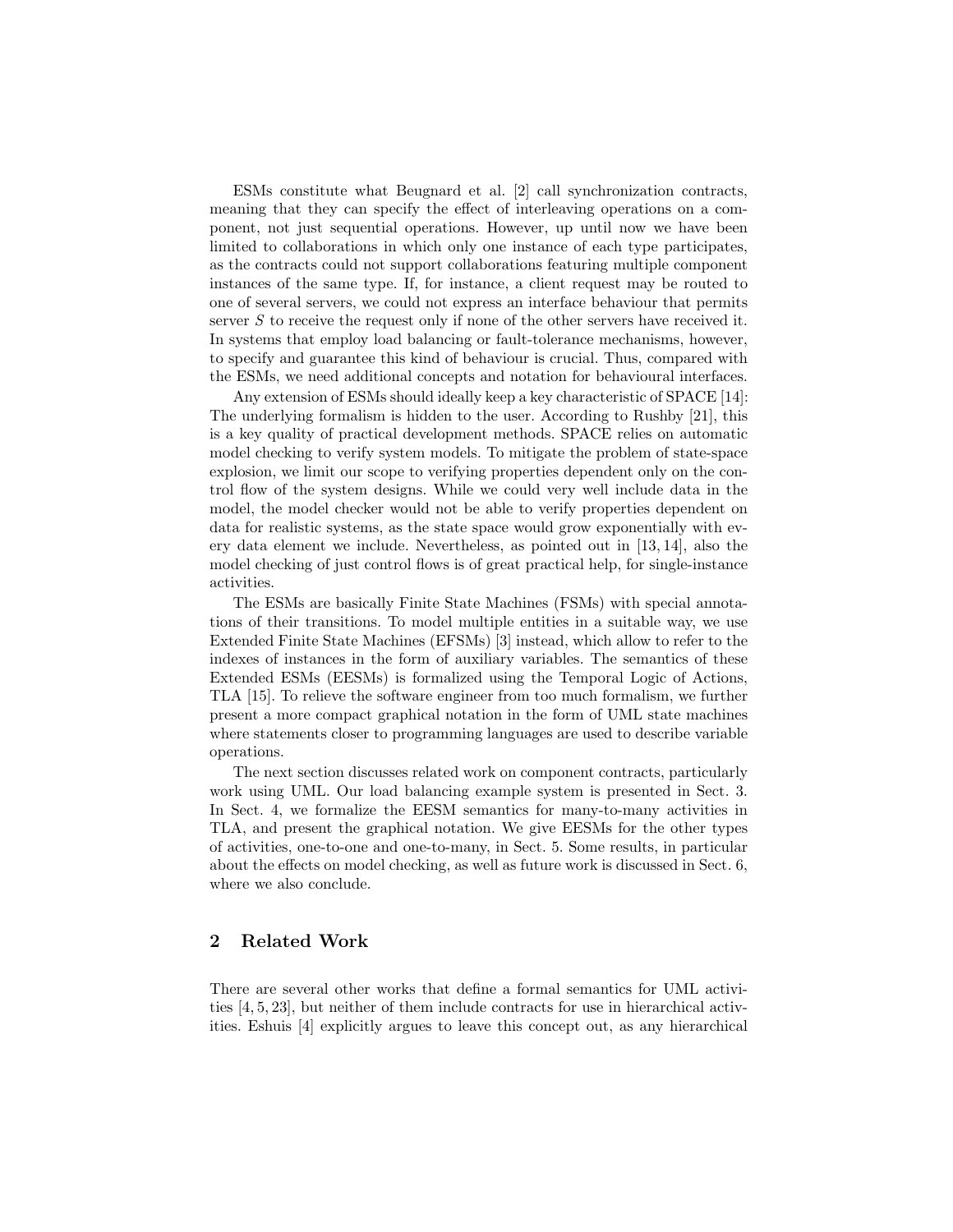activity can be represented as a flat one. However, this results in a much bigger state space.

As Beugnard et al. [2] point out, we can only expect software components to be reused for mission-critical systems if they come with clear instructions on how to be correctly reused and what guarantees they give under those conditions. UML has the concept of Protocol State Machines [19] to describe the legal communication on a port of a component. Mencl [18] identifies several shortcomings of these, for example that they do not allow to express dependencies between events on a provided and required interface, nor nesting or interleaving method calls. To remedy this, he proposes Port State Machines, where method calls are split into atomic request and response events. These Port State Machines are restricted to pure control flow, as transition guards are not supported. Bauer and Hennicker [1] describe their protocol style as a hybrid of control flow and data state. However, they also cannot express the dependency between provided and required interfaces, and they currently lack verification support for whether two components fit together.

The ESMs have similar properties to Port State Machines in that all interface events are atomic, i.e., an operation is split into a request and response event, to allow for expressing nesting and interleaving of operations. They also essentially combine provided and required interfaces in the same contract, hence allowing to express dependencies between them. The EESMs combine this with data state to allow for compact representations of parametrized components and collaborations.

Sanders et al. [22] present what they call semantic interfaces of service components, both described as finite state machines. These interfaces support both finding complementary components and implementations of an interface, hence also compositional verification. While they provide external interfaces for each local component and then asynchronously couple these to other, possible remote, components, our activity contracts act as internal interfaces that can be synchronously coupled with other local behaviour in the fashion of activity diagrams.

Our approach differs from all the above in that it permits the encapsulation of both local components and distributed collaborations between components, described by single-partition or multi-partition activities respectively. Further, our extended interfaces allow to constrain behaviour based on the state of parallel component instances, giving a powerful abstraction of distributed collaborations.

# 3 A Load Balancing Client – Server Example

In SPACE, the main units of composition are collaborative building blocks in the form of UML activities that can automatically be transformed to executable code [14]. A system specification consists of a special system activity as the outermost block. This system activity can contain any number of inner activities, referenced by call behaviour actions, as well as glue logic between them. Figure  $1(a)$  shows the system activity for our example, a set of clients that can send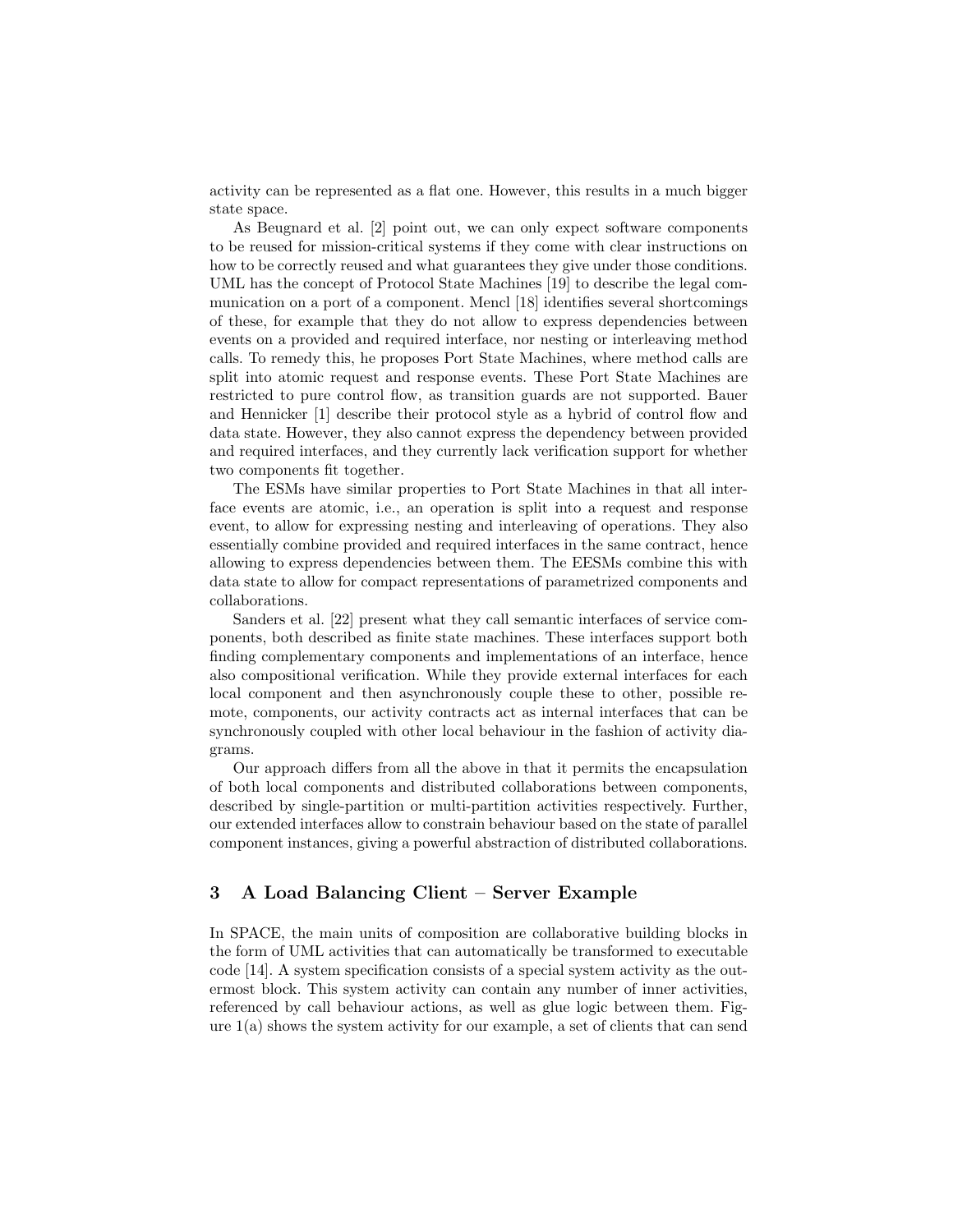

(c) Structural view of system example with four clients and two servers

Fig. 1: System example: A load balancing client – server system

requests via a Router m-n block to a set of servers. Thus, Router m-n is an inner block, its activity depicted in Fig. 1(b). Each activity partition is named in the upper left corner and the bracketed parameter behind the name, a for client and b for server, denotes the number of component instances of this type. While each client only sees one router, each server partition has  $a/b$  instances of the router block, as denoted by parameters  $(1, a/b)$  after its name and the shade around the server side of the block. This is also illustrated in Fig.  $1(c)$ , where we see that each client component only has a single requester sub-component, whereas each server has two responders. Note that the structural view is completely redundant and only serves to illustrate the information in the activities and the EESMs introduced below. The diagonally striped area inside the server partition represents other components of the same type, i.e., other servers. This gives a visual indication that the Router m-n block, in addition to collaborating with clients, also collaborates with other server instances. Each server also makes use of an inner activity called Make Response, which turns requests into responses. We have omitted it in Fig. 1(c), as it is completely local.

It is the job of the Router m-n block in Fig. 1(b) to balance the load so that a single server does not have to serve requests from all clients at the same time. All requesters can send requests to all responders, as illustrated by the full mesh connectivity in Fig. 1(c). Each responder uses the Forward block to forward requests to other responders, if it is currently busy itself. In the structural view, the component of the Forward block is shown as a small nameless rectangle on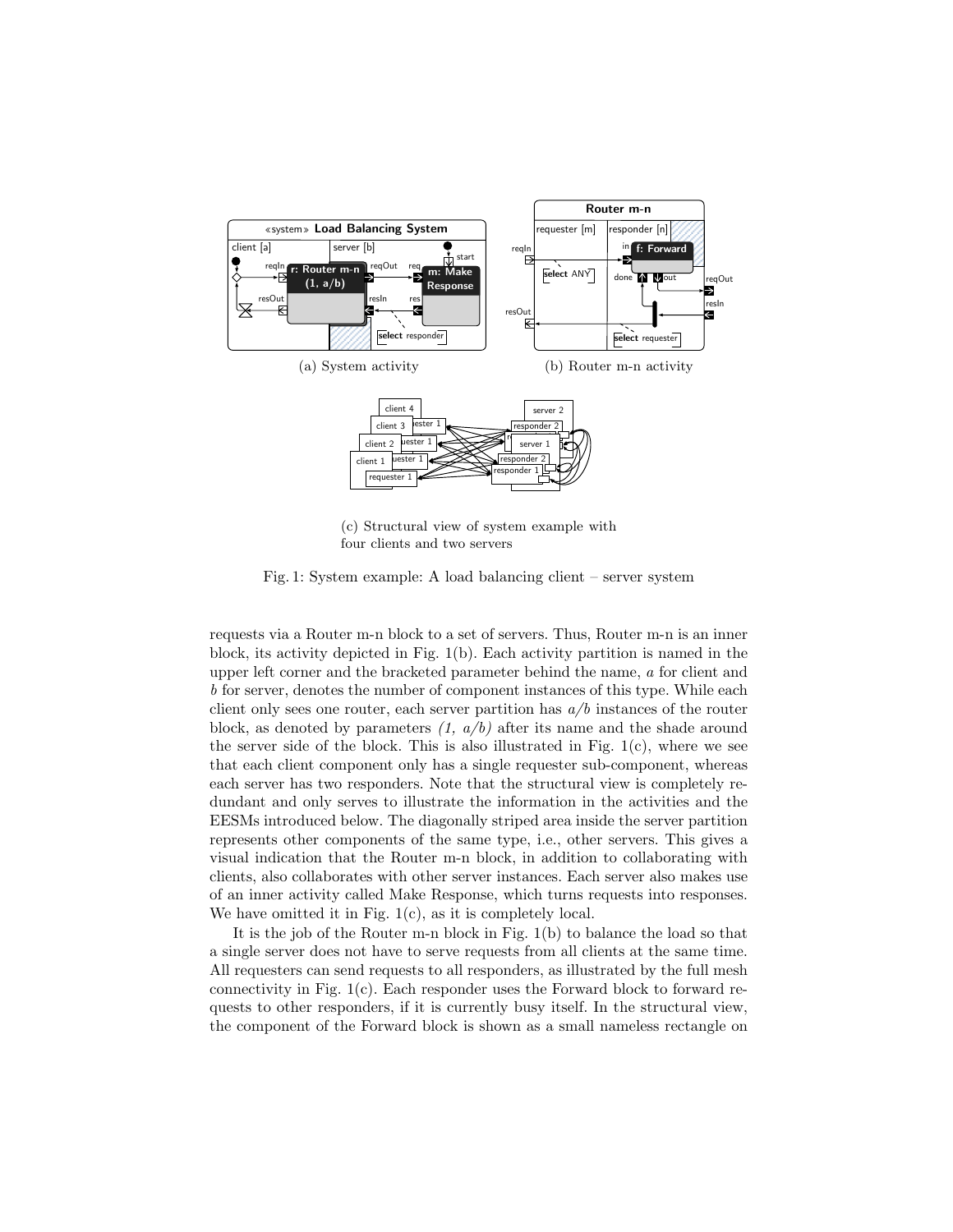each responder that can communicate with every other such component. It is important to note that the Router m-n activity encapsulates asynchronous communication between components, while the synchronous interaction between an outer and an inner activity takes place via  $\text{pin} \text{s}^1$  linking flows of the two activities. For instance, the block Router m-n is linked with the system activity by the pins reqIn, reqOut, resIn and resOut. Here, reqIn is a start pin initiating an activity instance (really, the corresponding requester instance), whereas resOut is a stop pin terminating the instance. The remaining pins with black background are streaming pins for interacting with active instances.

The semantics of UML activities is similar to Petri-nets, where the state is encoded as tokens resting in token places and then moving along the directed edges to perform a state transition [19]. In our approach, all behaviour takes place in run-to-completion steps [9]. That is, all token movements are triggered by either receptions of external events (for instance, tokens resting between partitions) or expiration of local timers, and the tokens move until such an event is needed to make progress again.

Initial nodes start the behaviour of each system-level partition instance. They are fired one by one, but we make the assumption that no token will enter a partition before its initial node has fired. The initial node of the server partition can fire at any time, releasing a token into the start pin of the Make Response block. In the client partition, the token emitted from the initial node will enter the Router m-n block via the reqIn pin. Afterwards, it will be forwarded to a server instance and leave the block via pin reqOut, to enter pin req of Make Response. The Make Response block will eventually emit a token via its res pin, and the server partition will choose one of the Router m-n instances to receive it via its resIn pin, as denoted by the select statement [10]. A select statement takes some data carried by the token and uses it to select either among various instances of a local inner block or of remote partitions. The Router m-n block will eventually emit a token through its resOut pin in one of the client partitions. which will follow the edge to the timer on the client side, where the step will stop. Later, the timer will expire, causing it to emit the token so that the client can perform another request. In this example, the timer is simply an abstraction for whatever the client might be doing between receiving a response and sending a new request. The behaviour of the Router m-n block is described in Sect. 4.

When we compose a system by creating new activities and reusing existing ones, we want to be able to verify properties of it. Given that SPACE models have a formal semantics [11, 12], we can express them as temporal logic specifications and use a model checker to verify properties automatically. To mitigate the problem of the state space growing exponentially with every stateful element, each activity is abstracted by an External State Machine (ESM), which is a description of the possible ordering of events visible on the activity pins. This allows us to do compositional verification of the system specification: We first

<sup>&</sup>lt;sup>1</sup> They are really activity parameter nodes when seen from the inner activity itself, but are called pins when an activity is reused via a call behaviour action. We use pins to denote both, to keep it simple.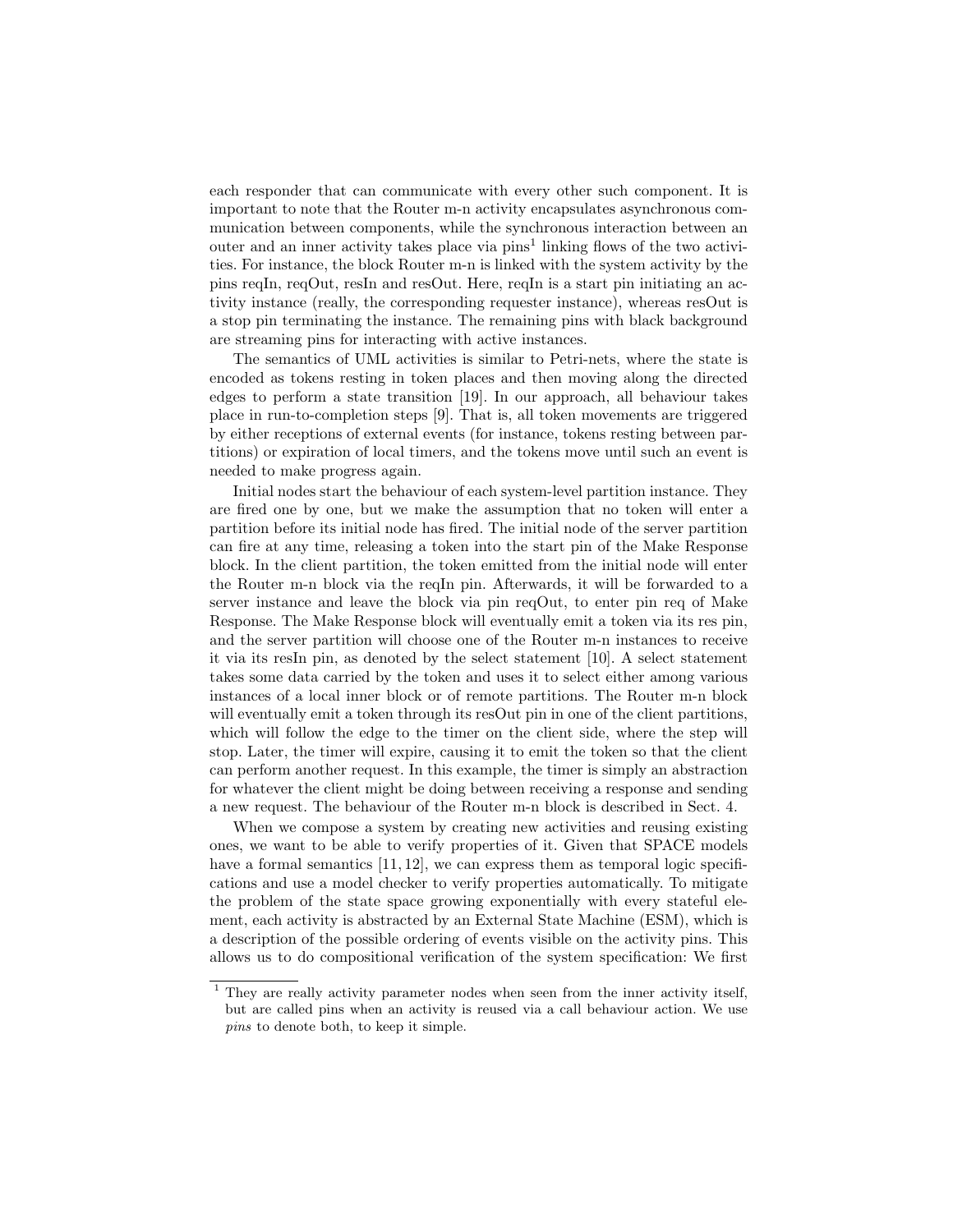

Fig. 2: Contracts for the Make Response block

verify that the activity and its ESM are consistent, then we only use that ESM when verifying properties for a higher-level or system-level block. Note that verifying the consistency of an ESM and its activity cannot be done automatically for all blocks, as some will constrain their control-flow behaviour according to data stored in the activity tokens. In this case, the model allows all possible behaviours, and the potentially false positives reported by a model checker (that is, error traces that cannot occur in the real system) can be inspected manually, reducing the verification task. A select statement is an example where data constrains the destination of a token.

Figure 2(a) shows the ESM of the local building block Make Response. As discussed in the introduction, the ESM notation has the same expressive power as a finite state machine or Mealy machine [17], to be precise. The transition labels correspond to pins, and the slash character separates the transition trigger event, as seen from the perspective of the block, from the effect. Hence, start/ means that the transition is triggered from outside by a token entering pin start and that no tokens will pass any other pins in the same step. The ESM shows that a response is not output until a request has been sent in, and that this will not happen in the same step. Once the non-empty state is reached, further requests may enter and responses may be emitted from the block. Just looking at the ESM, however, we cannot know exactly how many responses will be sent out, as there is no way of knowing if a /res event has caused a transition to the empty state, or if the ESM is still in the non-empty state. This is because there is no way to track the actual number of buffered requests.<sup>2</sup> When verifying properties of a system, such information may sometimes be necessary. For example, if this block was used in a system that sends three requests, we would like to infer from the ESM that exactly three responses can be emitted back out.

<sup>&</sup>lt;sup>2</sup> An ESM could of course track the number of buffered requests in explicit states, up to some finite number, but it would quickly grow syntactically very large.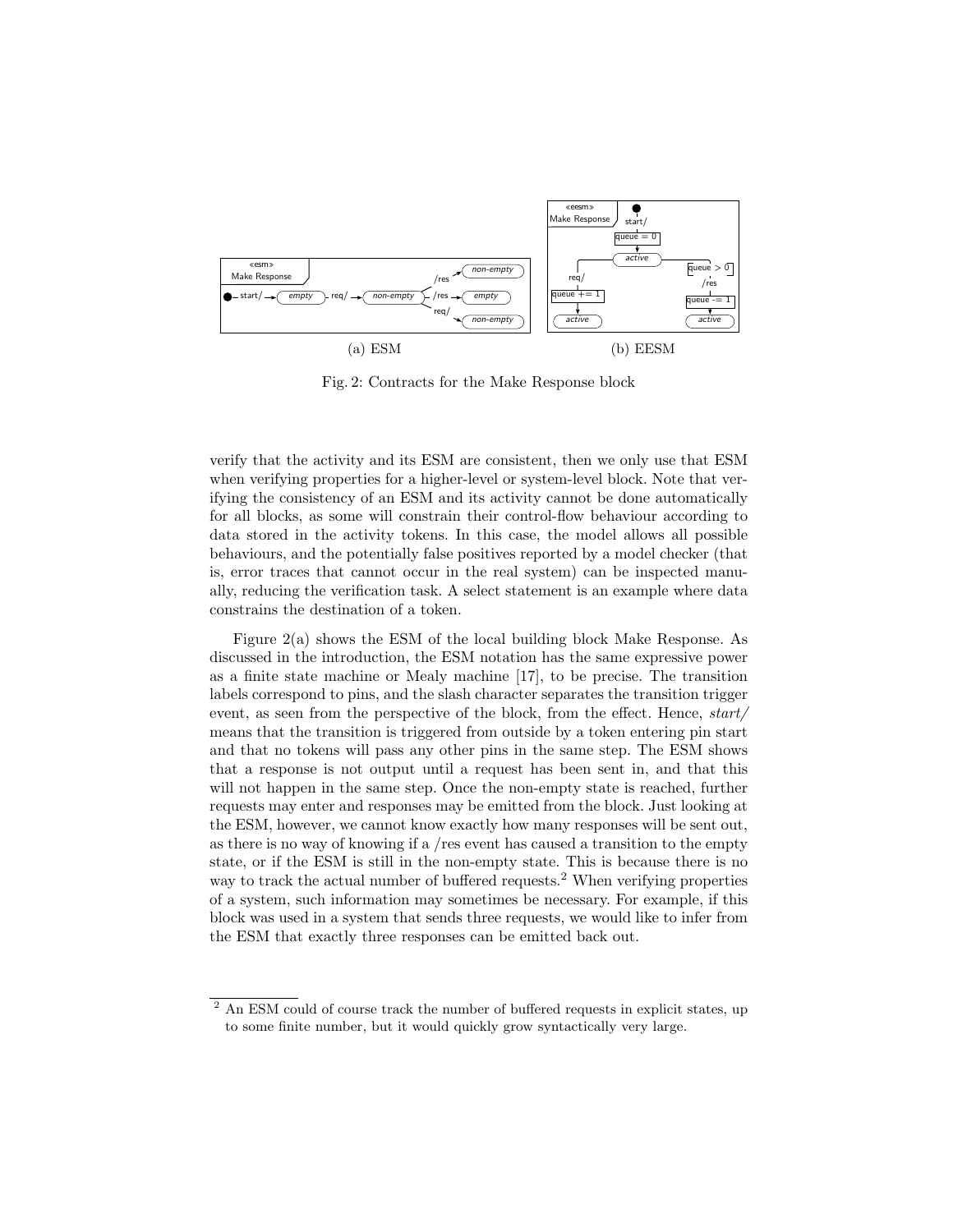### 4 Contracts for Multi-instance Activities

To support multi-instance activities, we extend the ESMs to include transition guards, variables, arithmetic and predicate logic. Hence, they are now formally EFSMs [3]. This enables us to specify event constraints that relate to the state of parallel component instances. Moreover, this increases the general expressiveness, so that we are able to better handle the case of the Make Response block.

Figure 2(b) shows the EESM of the Make Response block. We have here added a variable, queue, that tracks the number of requests buffered. To constrain the behaviour based on the queue size, as well as update it, this EESM also contains transition guards in square brackets and variable operations in lined boxes.

Figure 1(b) shows the internal activity of the Router m-n block. A request enters through the reqIn pin of the requester partition and is forwarded to a responder partition. The select statement, along with the fact that there are  $n$ responder partitions, tells us that a requester expects to have a choice of responders to communicate with, when forwarding the token. When a token crosses a partition border, the corresponding activity step ends, as remote communication is asynchronous. When the token is received by the responder partition, it is passed on to an inner block, Forward. This block may emit the token directly through its out pin to be passed on through the reqOut pin of Router m-n, or it may forward the token to another responder, if this one is busy already serving a request.<sup>3</sup> When a response token is received via the resIn pin, it is duplicated in the fork node and passed both to pin done and the channel for the originating requester partition.

We now describe the EESM of block Router m-n using the language  $TLA^+$ of the temporal logic TLA [15], as shown in Fig. 3. The  $TLA^+$  module starts by defining the module name on the first line. The EXTENDS keyword states that this module imports the modules Naturals, which defines various arithmetic operators on natural numbers, and MatrixSum, defining operators for summing matrices. The variables of the module are declared using the VARIABLES keyword, where req and res represent the requester and responder partitions respectively. Constants are declared by the constants keyword. They are the parameters of the model. When creating the building block Router m-n, we do not know how it will be reused in an enclosing activity. Another developer may choose to put multiple instances in both, one or none of the enclosing partitions. So, we need constants for the number of requesters and responders per enclosing partition instance, as well as the number of enclosing partition instances on each side. Hence, the global number of requesters is really  $no\_req * no\_req\_encl$ .

A  $TLA^+$  specification describes a labelled transition system. This is given as a set of states, a subset of the states that are initial states, a set of actions (labels) and a transition relation describing whether the system can make a transition from one state to another via a given action. The set of initial states

<sup>&</sup>lt;sup>3</sup> This behaviour is described by the EESM of the Forward block, which, due to space constraints, we do not show.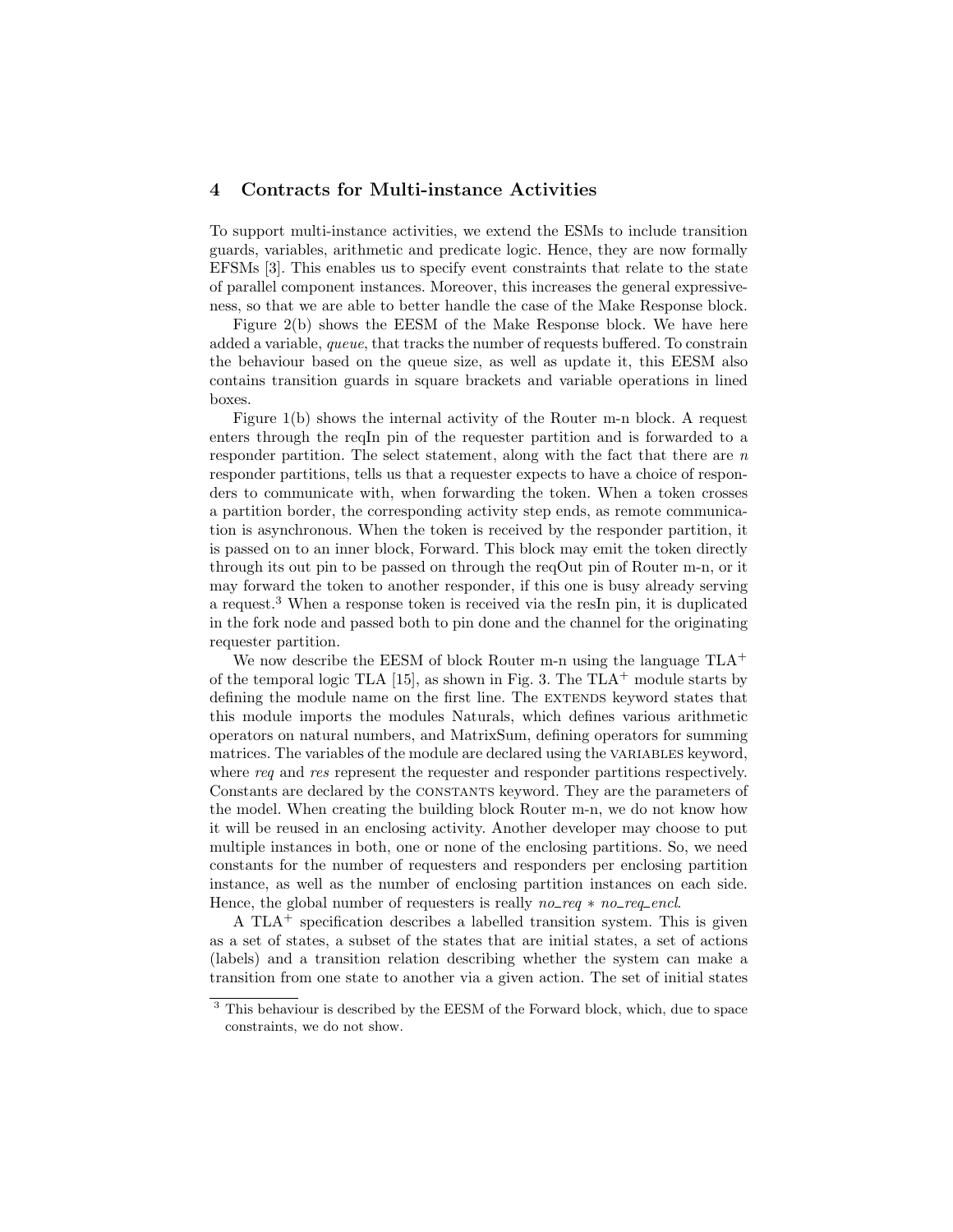```
MODULE\ router_m_nextends Naturals, MatrixSum
variables req, res
CONSTANTS no_{reg}, no_{res}, no_{reg\_encl}, no_{res\_encl}_{Init} \triangleq\land \textit{req} = [reqIn \rightarrow [e \in 1 \dots \textit{no\_req\_encl}, i \in 1 \dots \textit{no\_req} \rightarrow 0]]\land res = [reqOut \rightarrow [e \in 1.. no\_res\_encl, i \in 1.. no\_res \rightarrow 0],resIn \rightarrow [e \in 1 \dots no\_res\_{encl}, i \in 1 \dots no\_res \rightarrow 0]]reqIn(e, i) \stackrel{\Delta}{=} \textit{req} . \textit{req} In[e, i] = 0\wedge req<sup>\prime</sup> = [req EXCEPT !.reqIn[e, i] = 1] \wedge UNCHANGED \langle res \ranglereqOut(e, i) \stackrel{\Delta}{=} res.readOut[e, i] = 0\land Sum(req.reqIn, no_req_encl, no_req) > Sum(res.reqOut, no_res_encl, no_res)
\wedge res' = [res \text{ EXCEPT} \cdot! \text{reqOut}[e, i] = 1] \wedge \text{UNCHANGED} \langle \text{req} \rangleresIn(e, i) \stackrel{\Delta}{=} res.readOut[e, i] > 0 \land res.resIn[e, i] = 0\wedge res' = [res \text{ EXCEPT}].resIn[e, i] = 1] \wedge UNCHANGED \langle req \rangleresOut(e, i) \triangleq reg.rep[e, i] > 0\land \exists f \in 1 \ldots no\_res\_\mathit{encl}, k \in 1 \ldots no\_res:
     \wedge res.resIn[f, k] > 0
     \wedge res' = [res \text{ EXCEPT} ! .reqOut[f, k] = 0, ! .resIn[f, k] = 0]\wedge req' = [req \text{ EXCEPT} ! .reqIn[e, i] = 0]
```
Fig. 3:  $TLA<sup>+</sup>$  module for the EESM of Router m-n

is described by the Init construct. Here, the req and res variables are each given records for their corresponding pins (except pin resOut, see below), which in turn are functions in two dimensions stating whether a token has passed the pin for each requester or responder instance. That is, a requester or responder instance is identified by an enclosing instance number combined with an inner instance number.

Next in the  $TLA<sup>+</sup>$  module follow the actions, which formally are predicates on pairs of states. Variables denoting the state before carrying out an action use their common identifiers while those referring to the state afterwards are given a prime. The action regln states that for a requester $\langle e, i \rangle$  identified by enclosing instance  $e$  and inner instance  $i$ , a token can enter pin reqIn only if the given instance has not yet had a token pass through this pin. The next conjunct of the reqIn action says that the values of the req variable will be the same as now, except that the counter for tokens having passed through pin reqIn will be set to 1 for requester $\langle e, i \rangle$ . The UNCHANGED keyword states which variables are not changed by an action, as  $TLA^+$  requires all next-state variable values to be set explicitly.

The regOut action also represents that a token is only allowed through pin reqOut of responder $\langle e, i \rangle$  if it has not already had a token pass through. The second line constrains this further by stating that a token passing event can only happen if the sum of all tokens having passed any reqIn pin is greater than the sum of all tokens having passed any reqOut pin. Hence, this event on responder $\langle e, i \rangle$  is constrained by the state of parallel components. Action resIn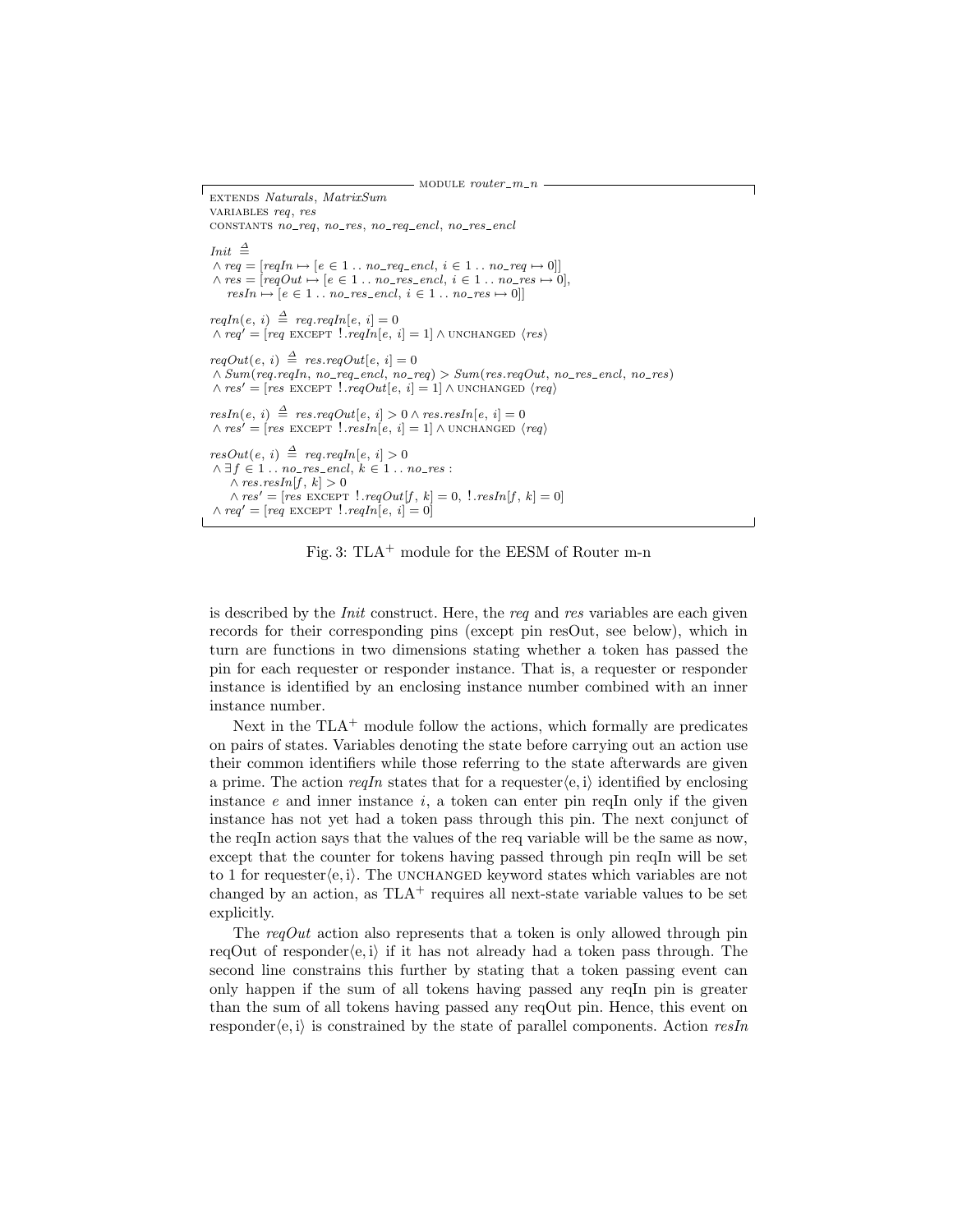

Fig. 4: UML notation for the EESM of Router m-n

states that a token may only enter a responder $\langle e, i \rangle$  via pin resIn if the same instance has already emitted a token via pin reqOut, but not already sent a response through pin resIn. The resOut action states that a requester $\langle e, i \rangle$  can only emit a token through pin resOut if it has received a token through pin reqIn. This is constrained further by requiring there to be a responder $\langle f, k \rangle$ , that has received a token through its resIn pin. All counters belonging to requester $\langle e, i \rangle$ and responder $\langle f, k \rangle$  are then set to 0, to reset their state. As the resOut action also performs the reset, there is no  $TLA^+$  variable for its corresponding pin.

This behaviour is easier seen looking at the graphical notation in Fig. 4. Here, the style of the transition operations is closer to programming languages like Java. The number of partition instances is denoted |partition name|. We omit the domain of ∃ statements where this is obvious from the context, and the keyword ALL denotes all indexes in a domain. We also omit specifying which partition a pin belongs to if there is only one pin by that name in the activity. The transition from the initial node to the active state represents the Init construct in  $TLA^+$ , and the remaining transitions represent the actions.

Since we do not model that a token keeps the index of its requester instance as data while located at a server, we cannot fully automatically verify that the activity and EESM for Router m-n are consistent. The model checker finds counterexamples where a response is simply sent to a requester that has not yet issued a request, instead of to a requester that has. What we can verify automatically, however, is that whenever a token is sent back to a requester, the EESM is in a state where the token would be allowed through the resOut pin of at least one of them.

Once a building block is complete, we can reuse it like we have reused Router m-n in our system example from Fig.  $1(a)$ . To verify properties of the system, we generate the  $TLA<sup>+</sup>$  module in Fig. 5 (see [13]). This module instantiates other modules, namely Router m-n and Make Response. The constants no clients and no servers represent the parameters  $a$  and  $b$  from the system activity. We express the actions of the system activity as a composition of constraints and operations on the variables of the system activity, and actions of ESMs of the inner activities. Hence, the Init construct not only sets the timer in all client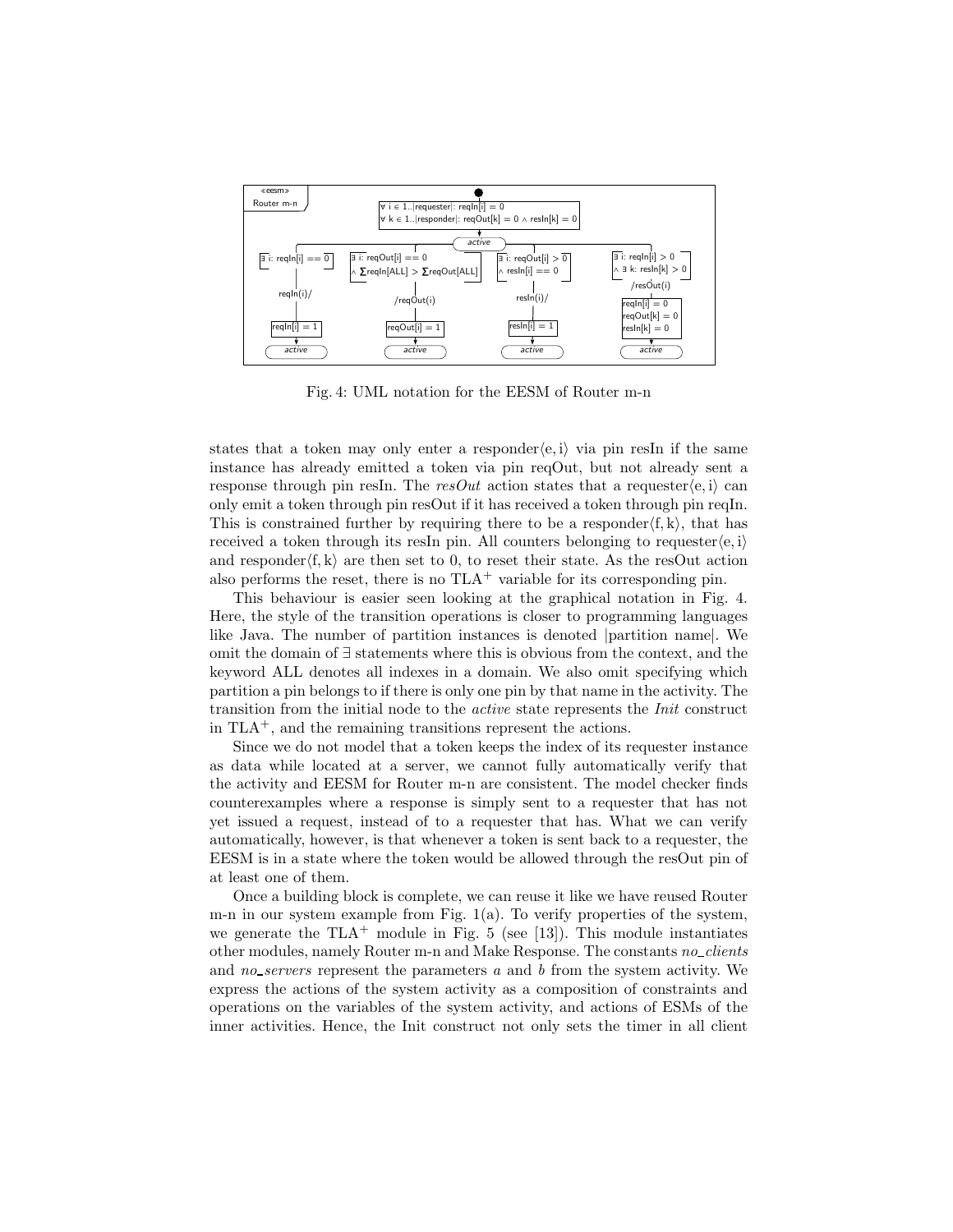$-$  MODULE load\_sharing\_system  $$ extends Naturals, MatrixSum  $VARIABLES$   $r\_req$ ,  $r\_res$ ,  $m\_state$ ,  $m\_queue$ ,  $client$ ,  $server$ constants no clients, no servers  $n_0$  results  $\triangle$  no clients  $\div$  no servers  $r \stackrel{\Delta}{=}$  INSTANCE router\_m\_n WITH no\_req  $\leftarrow$  1, no\_req\_encl  $\leftarrow$  no\_clients,  $no_{\pi}$ res ← no\_res, no\_res\_encl ← no\_servers, req ← r\_req, res ← r\_res  $m \geq 0$  instance make response with no make response  $\leftarrow 1$ , no enclosing  $\leftarrow$  no servers,  $state \leftarrow m\_state, queue \leftarrow m\_queue$ *Init*  $\stackrel{\Delta}{=}$  *client* =  $[timer \mapsto [i \in 1 \dots no \_ clients \mapsto 0], initial \mapsto [i \in 1 \dots no \_ clients \mapsto 1]]$  $\land server = [initial \mapsto [i \in 1 \dots no\_servers \mapsto 1]] \land r!Init \land m!Init$  $start\_client(p) \stackrel{\Delta}{=} client.inital[p] = 1 \land client' = [client \; EXCEPT \; !.initial[p] = 0]$  $\land r! \text{reqIn}(p, 1) \land \text{UNCHANGED}$  (server, m\_state, m\_queue)  $start\_server(p) \stackrel{\Delta}{=} server.initial[p] = 1 \land server' = [server \space EXCEPT \space !.initial[p] = 0]$  $\land m! start(p, 1) \land UNCHANGED \langle client, r_{reg}, r_{res} \rangle$  $r\_reqOut\_m\_req(p, i) \stackrel{\Delta}{=} r!reqOut(p, i) \land m!req(p, 1) \land \text{UNCHANGED } \langle client, server \rangle$  $m_{\text{-}res\_r_{\text{-}}resIn(p, i)} \triangleq m! \textit{res}(p, 1) \wedge r! \textit{resIn}(p, i) \wedge \textit{UNCHANGED} \langle client, server \rangle$  $r\_resOut\_client\_timer(p) \stackrel{\Delta}{=} r! resOut(p, 1) \wedge client.timer[p] = 0$  $\wedge$  client = [client EXCEPT !.timer[p] = 1]  $\wedge$  UNCHANGED  $\langle server, m\_state, m\_queue \rangle$  $client\_timer\_r\_reqIn(p) \triangleq client.time[r] = 1 \land client' = [client EXCEPT \cdot l.time[r] = 0]$  $\land r!$  req $In(p, 1)$   $\land$  UNCHANGED  $\langle server, m\_state, m\_queue \rangle$  $Next \triangleq$  $\vee \exists p \in 1 \dots no_{\text{--} clients} : start_{\text{--}client}(p)$  $\vee \exists p \in 1 \ldots no\_servers : start\_server(p)$  $\lor \exists p \in 1 \ldots no\_servers, i \in 1 \ldots no\_res : r\_reqOut\_m\_req(p, i)$  $\forall \exists p \in 1 \dots no\_servers, i \in 1 \dots no\_res : m\_res\_r\_resIn(p, i)$  $\forall \exists p \in 1 \dots no \text{-clients}: r \text{--} resOut \text{--} client \text{--} timer(p)$  $\forall \exists p \in 1 \dots no \text{-clients}: client \text{--} timer \text{--} regIn(p)$  $Spec \triangleq Int \wedge \Box[Next]_{\langle r\_req, r\_res, m\_state, m\_queue, client, server \rangle}$ 

```
P1 \equiv\Box(\forall p \in 1 \ldots no\_servers : m\_queue[p, 1] \leq no\_res)P2 \triangleq= \Box(Sum(r\_{res}.reqOut, no\_{s}revers, no\_{res}) \leq Sum(r\_{req}.reqIn, no\_{clients, 1))P3 \triangleq \Box(\forall p \in 1 \ldots no\_servers, i \in 1 \ldots no\_res:
           (server.inital[p] = 0 \land ENABLED r! reqOut(p, i)) \Rightarrow ENABLED m! req(p, 1))P4 \triangleq \Box(\forall p \in 1 \ldots no\_servers : \text{ENABLED } m! \text{ res}(p, 1) \Rightarrow\exists i \in 1 \dots no\_res : \text{ENABLED } r! \, resIn(p, i))P5 \triangleq \Box(\forall p \in 1 \ldots no \_ clients : \text{ENABLED } r! \text{ resOut}(p, 1) \Rightarrow \text{client.time}[p] = 0)
```
Fig. 5:  $TLA^+$  module for the system activity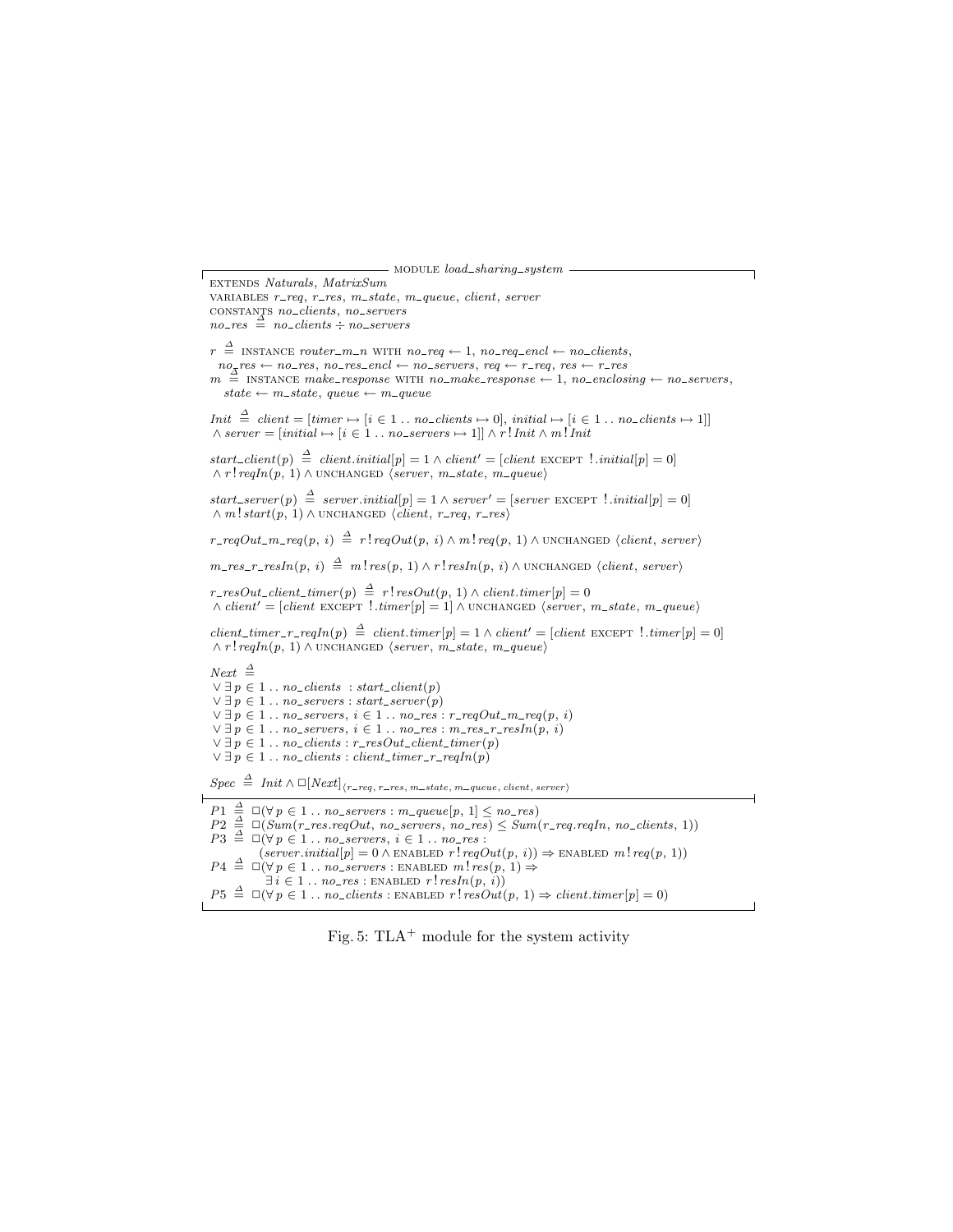instances to 0 and all initial nodes to 1, but also calls the Init construct of Router m-n and Make Response as shown by  $r!Init$  and  $m!Init$ . Note also that since this is a system activity, we do not need to add an extra dimension for enclosing partition instances when identifying activity elements like the timer, as it cannot be reused in other activities. For a description of each action, we refer back to Sect. 3.

The whole system specification is written as a single formula  $Spec \triangleq Int \wedge$  $\Box[Next]_{\langle vars \rangle}$ . This formula states that the transition system has initial states(s) as specified by *Init* and that every change to the variables listed in vars is done via one of the actions listed in the next-state relation, Next. The box-shaped symbol  $(\Box)$  in front of  $[Next]$  is the temporal logic operator *always*. It means that what follows must be true for every reachable state of the system model.

The small example system of this paper is chosen to allow us to show the formal semantics of the EESMs in  $TLA^+$  and clarify that they are unambiguous, yet expressive enough for our needs. Therefore, the properties that we can verify for this system might seem rather trivial, but for more complex systems, variations of these properties may be very hard to verify without a formal model. The properties we want to verify are written formally below the horizontal bar in Fig. 5. All the properties can be verified by model checking. See Sect. 6 for further discussion of the results.

- P1 The number of requests queued in any Make Response block is at most equal to the number of responders per server, i.e., the inner queue is finite.
- P2 There are at most as many ongoing requests on the server side as there are on the client side.
- P3 Whenever a server is started and a responder instance of that server is ready to emit a token through the reqOut pin, the Make Response instance of that server is ready to accept a token through its req pin.
- P4 Whenever a token can be emitted from the Make Response block of a server, at least one of the responder instances on that server is able to accept it.
- P5 Whenever a token can be emitted via the resOut pin of a requester instance, the corresponding timer is empty, hence ready to receive a token.

## 5 Other Types of Multiplicity

Our formalism for expressing contracts of multi-instance activities also works for one-to-one building blocks without any internal select statements, like Router 1-1 shown in Fig. 6(a). This is a special case, where each requester instance is statically mapped to a responder instance and vice versa. As each binary collaboration cannot have any constraints on its behaviour in terms of the state of parallel instances, we can simplify the EESM as shown in Fig. 7 without loss of information. This is, in fact, the same notation that we have been using already for ESMs of activities with one instance of each type [14], only augmented with an index  $i$ . The difference is that the formal semantics now supports multiple instances globally, instead of requiring such a block to be used in a system with only one instance of each enclosing partition as well.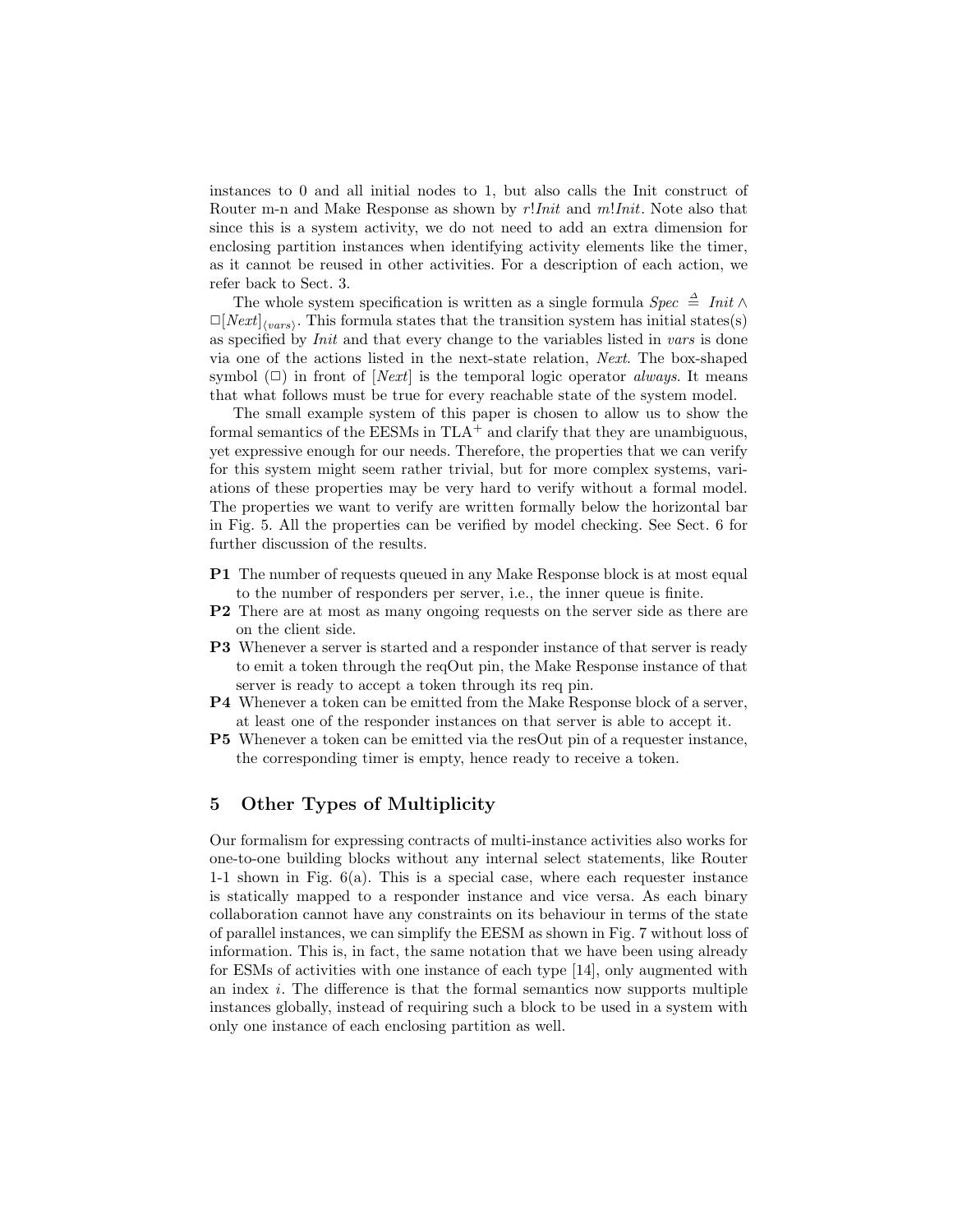

Fig. 6: The two other variants of the router activity, with respect to select statements



Fig. 7: UML notation for the EESM of Router 1-1

Finally, we present a one-to-many variation of the router block, Router 1 n, where a requester is statically mapped to a set of responders, as shown in Fig.  $6(b)$ .<sup>4</sup> This could be used in a setting where each server from Fig. 1(a) has one responder instance per client, so that each client has a choice of any server when issuing a request. When the response is to be routed back, the corresponding requester is already given, due to the static mapping.

The EESM of Router 1-n is shown in Fig. 8. Due to the mapping between requester and responder instances, the notation is a bit more complex than for the other variants. For example, the /reqOut(i) transition states that a token may only leave the reqOut pin through instance  $i$  if this has not happened already. The rest of the guard constrains this further by stating that a token passing can only occur if the corresponding requester instance has gotten more tokens through its reqIn pin than the sum of tokens having already passed through pin reqOut in all the responders mapping to that requester. The expression  $reqIn[response[i]]$  means the value of the reqIn variable for the requester who can be found by mapping responder  $[i]$  to its corresponding requester. Hence,  $\Sigma$  reqOut[requester [responder [i]][k]] means the sum of reqOut values for the k different responders found by mapping responder [i] to its requester and then mapping that requester to the set of corresponding responders.

Note that it is the EESM that holds the information on whether there is a constrained static mapping or not. In contrast, the EESM of Router m-n, given in Fig. 4, has no references to any particular parallel instance or set of instances, only to the current instance and the keyword ALL.

<sup>&</sup>lt;sup>4</sup> In addition, there could naturally be a mirror version of the Router 1-n activity, a Router n-1, but this is also a one-to-many activity.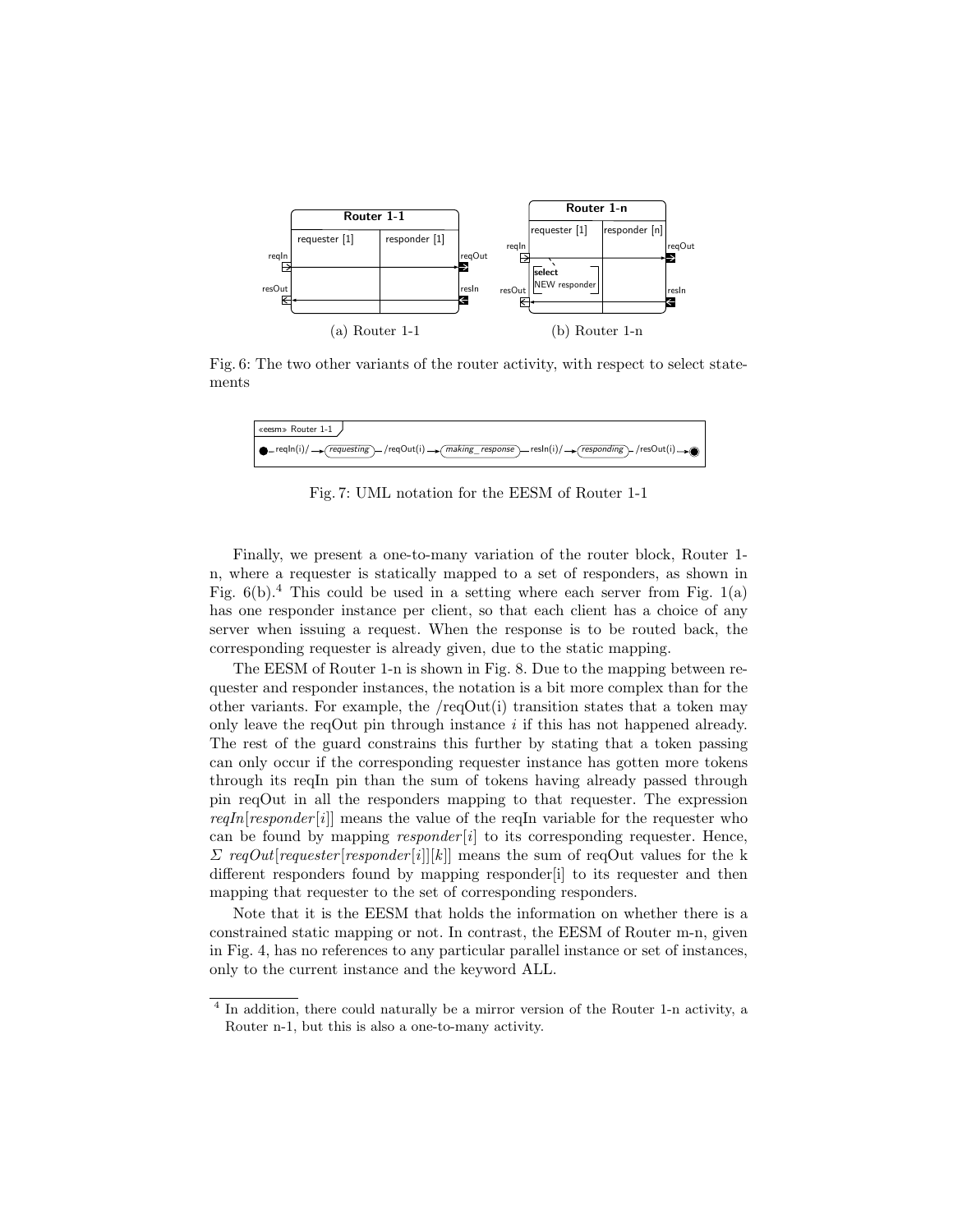

Fig. 8: UML notation for the ESM of Router 1-n

Table 1: Number of states found and time required to verify properties P1–P5

| $ \#$ of servers $\rightarrow$ |                                     |                      |                                                                                  |
|--------------------------------|-------------------------------------|----------------------|----------------------------------------------------------------------------------|
| # of clients $\downarrow$      |                                     |                      |                                                                                  |
|                                | $7 \text{ states}, < 1 \text{ sec}$ |                      |                                                                                  |
|                                | $37$ states, 1 sec                  | $70$ states, 1 sec   |                                                                                  |
| 3                              | $241$ states, 2 sec                 |                      | $707$ states, 3 sec                                                              |
|                                | $1713$ states, 4 sec                | $3410$ states, 5 sec |                                                                                  |
|                                | $12617$ states, 9 sec               |                      |                                                                                  |
| 6                              | $94513$ states, 48 sec              |                      | $ 188962 \text{ states}, 99 \text{ sec} 283411 \text{ states}, 155 \text{ sec} $ |
|                                | $715001$ states, 651 sec            |                      |                                                                                  |

## 6 Concluding Remarks

All the properties from Fig. 5 have been verified by the TLC model checker [24], for the parameter values shown in Table 1.<sup>5</sup> Model checking only verifies properties for a model with some exact parameters. It does not say whether those properties will still hold for different parameters. However, if the model changes behaviour with respect to a property for some specific parameter values, it is often when a parameter is changed from 1 to  $>1$ , or it is likely due to highly intentional design decisions. Hence, the fundamental problem remains, but it is not always that great in practice.

Given that model checking is automatic, one could say that time is not an issue, as we can just leave a computer at it and check for up to, for example, a thousand instances of each partition. However, as Table 1 shows, the time needed grows exponentially as we increase the number of client instances. The linear increase from server instances comes from the fact that more servers reduce the number of responders per server.

 $5$  We are aware that the TLA<sup>+</sup> specification for the given example can be optimized by only storing the aggregate number of tokens having passed through a pin on any of the responders in a server. However, this optimization would not work if the EESM required two tokens to pass pin reqOut before a token is allowed though pin resIn.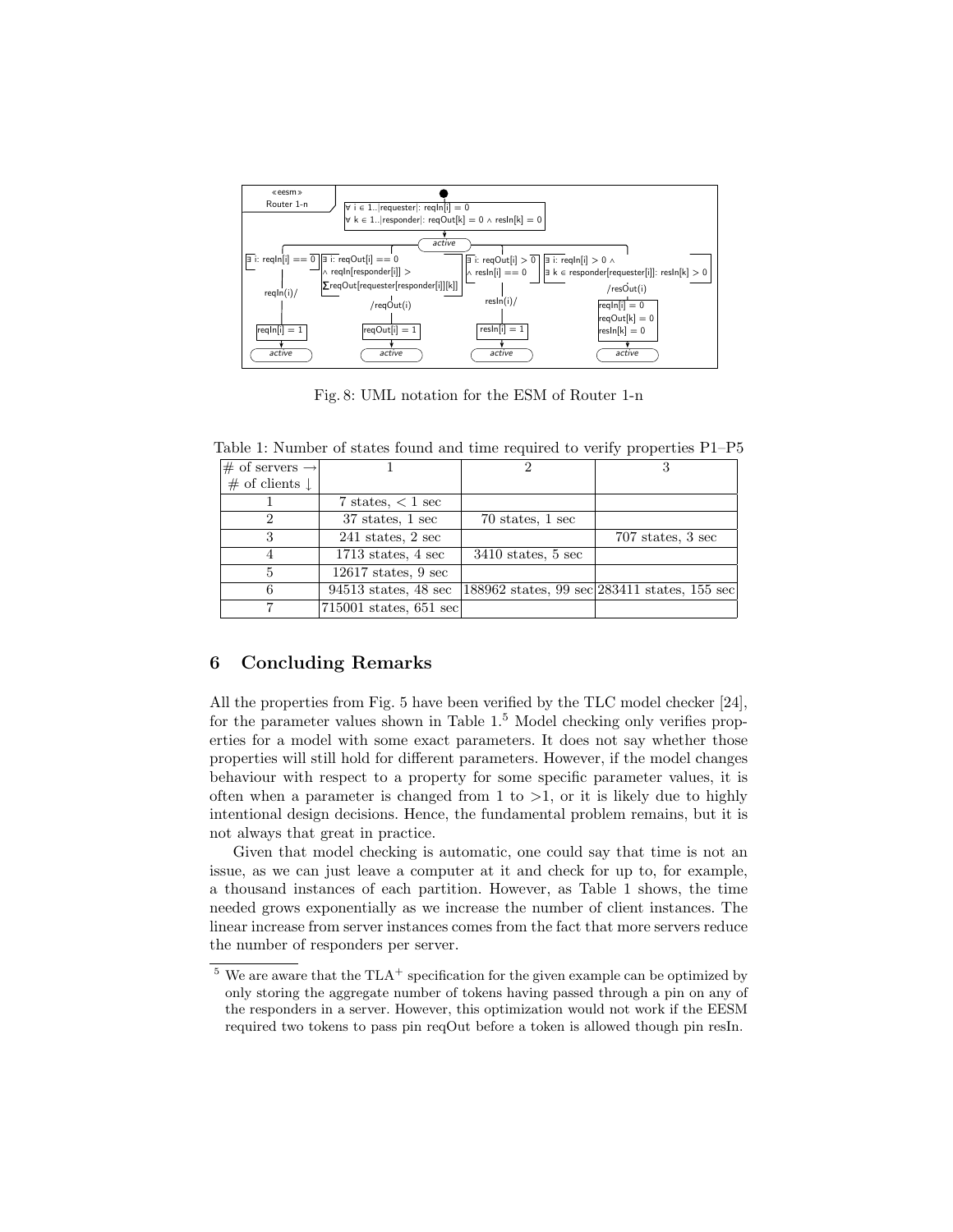There is a high level of parallelism in our system example. This is also the case for other systems using EESMs that we have verified. Hence, we expect partial order reduction [7] to alleviate the state-space blowup from increasing the number of instances. We therefore plan to also formalize our semantics in Promela, so we can use the Spin [8] model checker, which implements partial order reduction. The formalisms are compatible, as there is already work for transforming another TLA derivative, cTLA, into Promela automatically [20]. For relatively simple blocks, where the contract must be verified for any number of instances, the TLA formalism allows for writing manual refinement proofs as well [16].

We already have a tool for generating  $TLA<sup>+</sup>$  from SPACE models [13]. This tool greatly reduces the time required to specify systems, and it automatically generates many types of general properties to ensure the well-formedness of SPACE models. We will extend the tool to work with EESMs, outputting Promela specifications as well. To hide the formalism when specifying applicationspecific properties, there is work in progress to express them in UML.

To verify properties like "Every request is eventually responded to", would require adding data to identify each request and adding liveness constraints to the model. Being based on TLA, the formalism can accommodate this quite easily in the form of weak or strong fairness assumptions. The limiting factor is still time needed for model checking.

Having formalized extended ESMs, we are eager to use them in the setting of fault-tolerant systems, where multiple instances of the same type often collaborate to mask failures, and conditions such as a majority of the instances being reachable are often essential to precisely describe the behaviour of a block.

To conclude, contracts encapsulate software components and facilitate both reuse and compositional verification. The SPACE method uses collaborations detailed by UML activities as the unit of reuse. We introduce EESMs, which allow to describe the global behaviour of multi-instance activities, abstracting away internal state, while still having the expressive power to detail when an external event can take place. An example from the load balancing Router m-n block is that a request will only arrive at a server that has free capacity in the form of free responder instances, and only if the number of requests received from all clients is greater than the number of requests forwarded to any server. While the EESMs have a formal semantics in TLA, we give graphical UML state machines as specification tools, so that software engineers themselves need not be experts in temporal logic.

#### References

- 1. Bauer, S., Hennicker, R.: Views on Behaviour Protocols and Their Semantic Foundation. In: Algebra and Coalgebra in Computer Science, LNCS, vol. 5728, chap. 25, pp. 367–382. Springer Berlin / Heidelberg (2009)
- 2. Beugnard, A., Jezequel, J.M., Plouzeau, N., Watkins, D.: Making Components Contract Aware. Computer 32, 38–45 (1999)